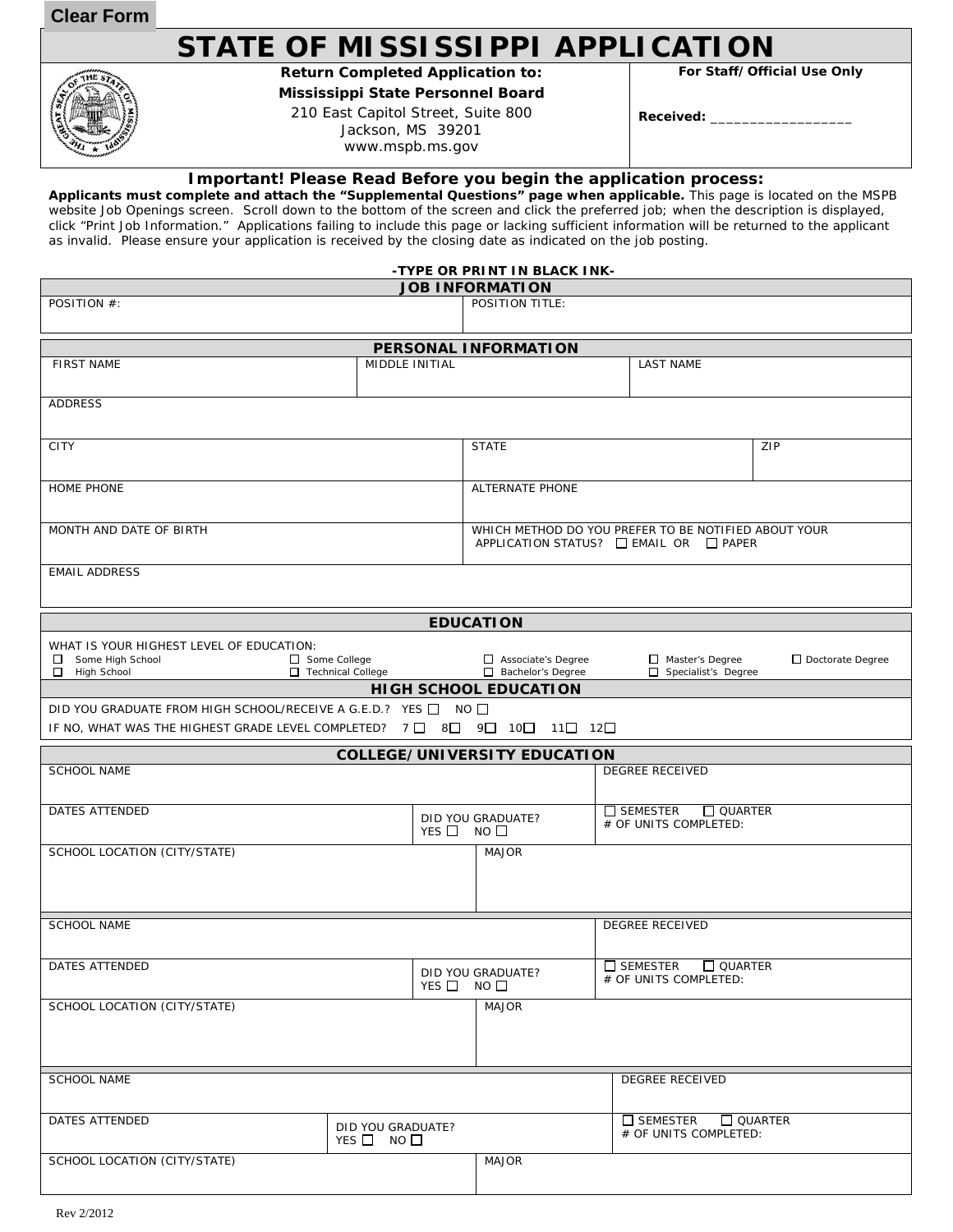|                            | <b>CERTIFICATES &amp; LICENSES</b> |                                                       |
|----------------------------|------------------------------------|-------------------------------------------------------|
| TYPE                       | DATE ISSUED (MONTH/YEAR)           | EXPIRATION DATE (MONTH/YEAR)                          |
| LICENSE NUMBER             | <b>ISSUING AGENCY</b>              | SPECIALIZATION                                        |
| <b>TYPE</b>                | DATE ISSUED (MONTH/YEAR)           | EXPIRATION DATE (MONTH/YEAR)                          |
| LICENSE NUMBER             | <b>ISSUING AGENCY</b>              | SPECIALIZATION                                        |
| TYPE                       | DATE ISSUED (MONTH/YEAR)           | EXPIRATION DATE (MONTH/YEAR)                          |
| LICENSE NUMBER             | <b>ISSUING AGENCY</b>              | SPECIALIZATION                                        |
|                            | <b>WORK HISTORY</b>                |                                                       |
| <b>DATES</b><br>From<br>To | EMPLOYER                           | POSITION TITLE                                        |
| ADDRESS, CITY, STATE       |                                    |                                                       |
| PHONE NUMBER               | SUPERVISOR (NAME & TITLE)          |                                                       |
| HOURS PER WEEK             | SALARY                             | MAY WE CONTACT THIS EMPLOYER?<br>$YES$ D NO $\square$ |
|                            |                                    |                                                       |
| <b>DATES</b><br>To<br>From | EMPLOYER                           | POSITION TITLE                                        |
| ADDRESS, CITY, STATE       |                                    |                                                       |
| PHONE NUMBER               | SUPERVISOR (NAME & TITLE)          |                                                       |
| HOURS PER WEEK             | SALARY                             | MAY WE CONTACT THIS EMPLOYER?<br>$YES$ NO $\square$   |
| <b>DUTIES</b>              |                                    |                                                       |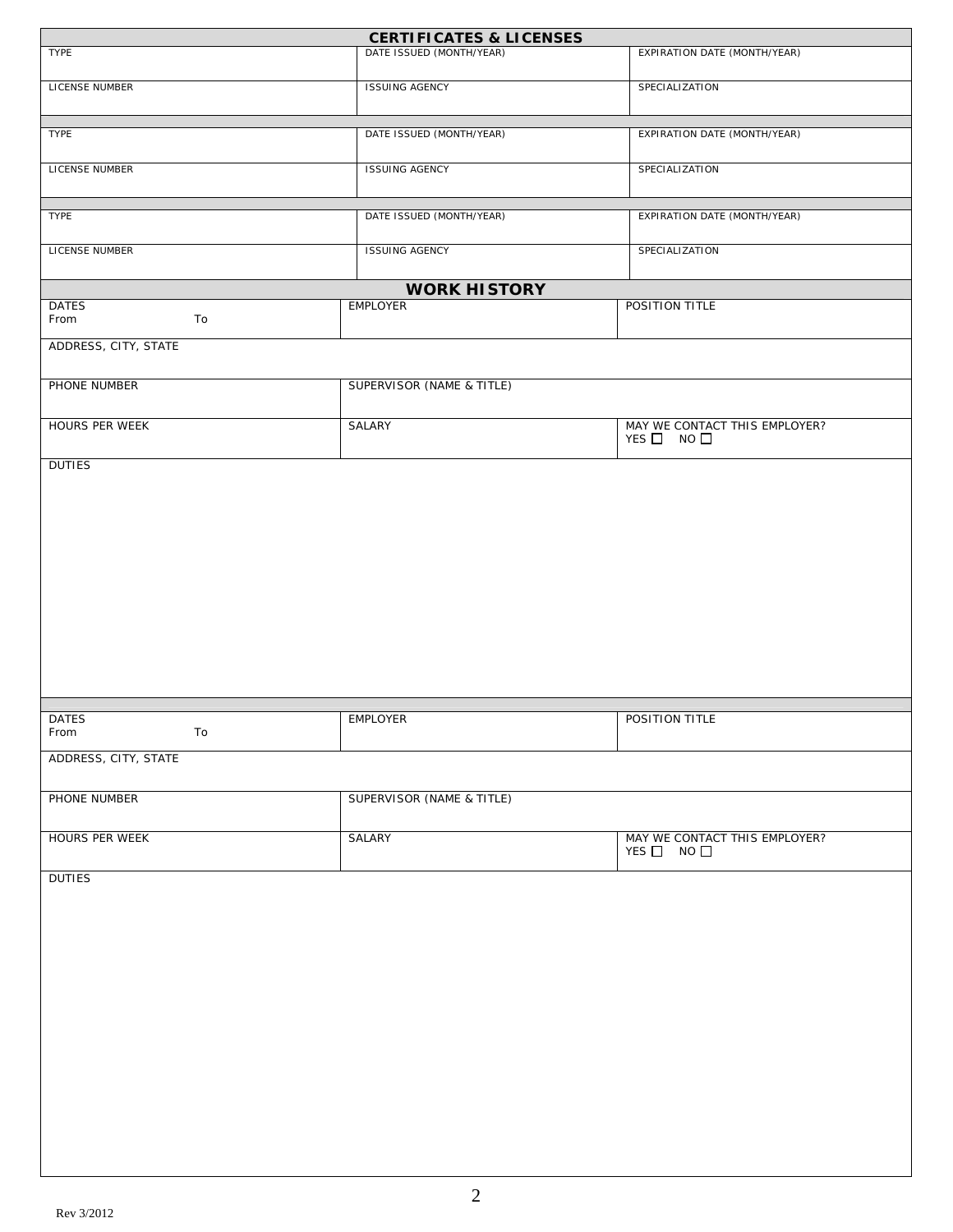|                      |    | <b>WORK HISTORY</b>       |                                                       |
|----------------------|----|---------------------------|-------------------------------------------------------|
| <b>DATES</b><br>From | To | <b>EMPLOYER</b>           | POSITION TITLE                                        |
| ADDRESS, CITY, STATE |    |                           |                                                       |
| PHONE NUMBER         |    | SUPERVISOR (NAME & TITLE) |                                                       |
| HOURS PER WEEK       |    | SALARY                    | MAY WE CONTACT THIS EMPLOYER?<br>YES $\Box$ NO $\Box$ |
| <b>DUTIES</b>        |    |                           |                                                       |
|                      |    |                           |                                                       |
|                      |    |                           |                                                       |
|                      |    |                           |                                                       |
|                      |    |                           |                                                       |
|                      |    |                           |                                                       |
|                      |    |                           |                                                       |
|                      |    |                           |                                                       |
|                      |    |                           |                                                       |
|                      |    |                           |                                                       |
|                      |    |                           |                                                       |
|                      |    |                           |                                                       |
| <b>DATES</b><br>From | To | <b>EMPLOYER</b>           | POSITION TITLE                                        |
| ADDRESS, CITY, STATE |    |                           |                                                       |
| PHONE NUMBER         |    | SUPERVISOR (NAME & TITLE) |                                                       |
| HOURS PER WEEK       |    | SALARY                    | MAY WE CONTACT THIS EMPLOYER?<br>$YES$ NO $\Box$      |
| <b>DUTIES</b>        |    |                           |                                                       |
|                      |    |                           |                                                       |
|                      |    |                           |                                                       |
|                      |    |                           |                                                       |
|                      |    |                           |                                                       |
|                      |    |                           |                                                       |
|                      |    |                           |                                                       |
|                      |    |                           |                                                       |
|                      |    |                           |                                                       |
|                      |    |                           |                                                       |
|                      |    |                           |                                                       |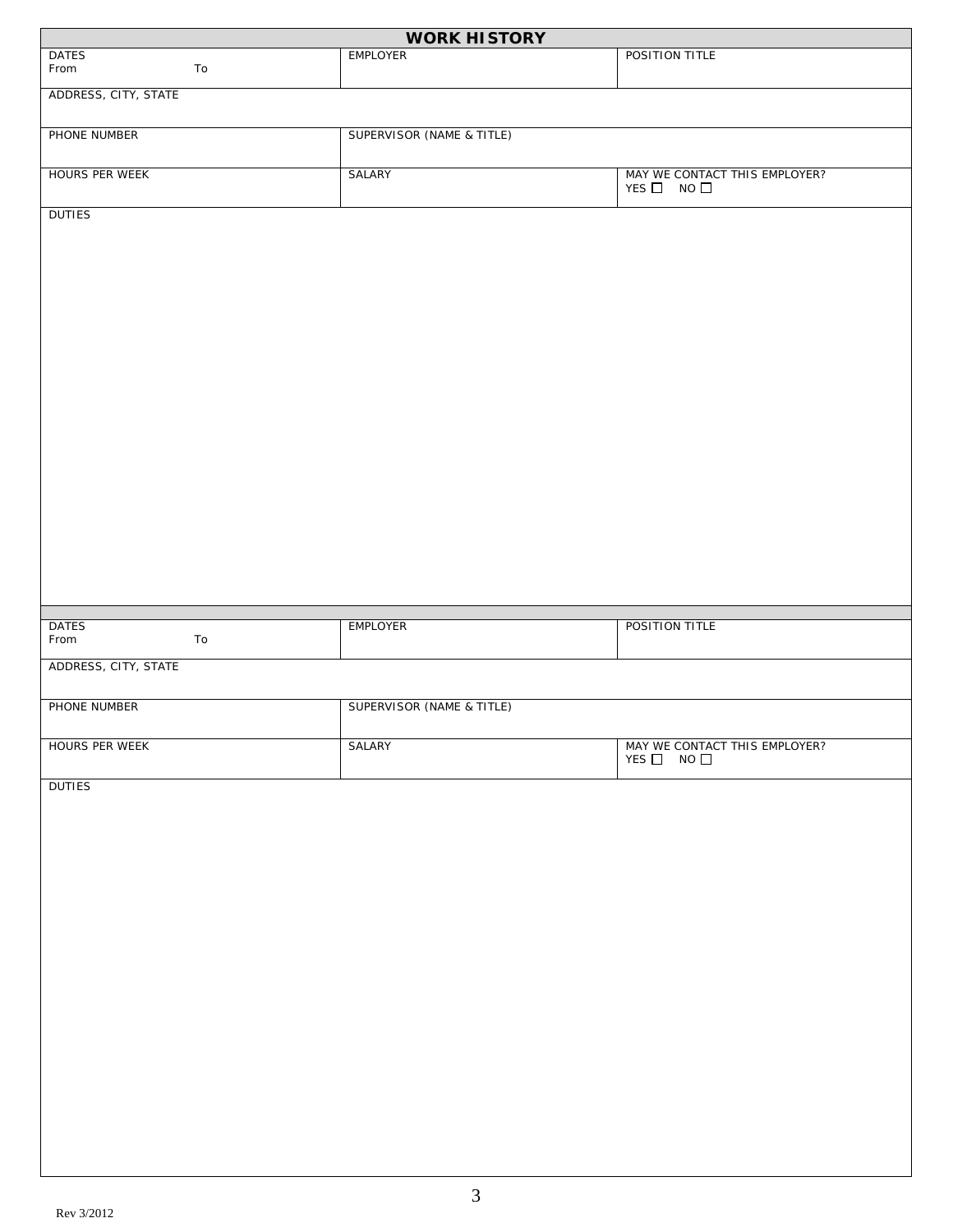| 1. ARE YOU CURRENTLY EMPLOYED WITH THE STATE OF MS? YES IN NO                                                                                                                                                                                                                                                                     | <b>AGENCY WIDE QUESTIONS</b>                                                                                                                                                                                                                                                                                                                                                                                                                                                 |                                                                                                                 |  |  |
|-----------------------------------------------------------------------------------------------------------------------------------------------------------------------------------------------------------------------------------------------------------------------------------------------------------------------------------|------------------------------------------------------------------------------------------------------------------------------------------------------------------------------------------------------------------------------------------------------------------------------------------------------------------------------------------------------------------------------------------------------------------------------------------------------------------------------|-----------------------------------------------------------------------------------------------------------------|--|--|
| "NO", PROCEED TO THE NEXT QUESTION.)                                                                                                                                                                                                                                                                                              | 2. IF YOU ANSWERED "YES" TO THE PREVIOUS QUESTION, INDICATE WHICH AGENCY AND YOUR CURRENT JOB TITLE. (IF YOU PREVIOUSLY INDICATED                                                                                                                                                                                                                                                                                                                                            |                                                                                                                 |  |  |
| (AGENCY NAME)                                                                                                                                                                                                                                                                                                                     |                                                                                                                                                                                                                                                                                                                                                                                                                                                                              | (CURRENT JOB TITLE)                                                                                             |  |  |
|                                                                                                                                                                                                                                                                                                                                   |                                                                                                                                                                                                                                                                                                                                                                                                                                                                              | $NO$ $\Box$                                                                                                     |  |  |
| 3. HAVE YOU BEEN SEPRATED WITHIN THE LAST 12 MONTHS FROM THE STATE OF MS DUE TO A REDUCTION IN FORCE (RIF)? YES O<br>4. IF YOU ANSWERED "YES" TO THE PREVIOUS QUESTION, INDICATE WHICH AGENCY, YOUR PREVIOUS JOB TITLE, AND THE DATE OF YOUR RIF<br>SEPARATION. (IF YOU PREVIOUSLY INDICATED "NO", PROCEED TO THE NEXT QUESTION.) |                                                                                                                                                                                                                                                                                                                                                                                                                                                                              |                                                                                                                 |  |  |
| (AGENCY NAME)                                                                                                                                                                                                                                                                                                                     | (PREVIOUS JOB TITLE)                                                                                                                                                                                                                                                                                                                                                                                                                                                         | (DATE OF RIF)                                                                                                   |  |  |
| 5. ARE YOU A VETERAN OF THE ARMED FORCES? □ YES □ NO<br>(IF YOU INDICATED "YES", YOU MUST ATTACH A COPY OF YOUR DD214 OR OTHER PROOF OF SERVICES.)                                                                                                                                                                                |                                                                                                                                                                                                                                                                                                                                                                                                                                                                              |                                                                                                                 |  |  |
| 6. IF YOU ARE A VETERAN, WERE YOU DECLARED DISABLED? □ YES □ NO                                                                                                                                                                                                                                                                   |                                                                                                                                                                                                                                                                                                                                                                                                                                                                              |                                                                                                                 |  |  |
| $\Box$ YES $\Box$ NO                                                                                                                                                                                                                                                                                                              | 7. ARE YOU AN ADULT MALE BORN ON OR AFTER JANUARY 1, 1960 WHO REGISTERED FOR SELECTIVE SERVICE BETWEEN THE AGES OF 18 AND 25?                                                                                                                                                                                                                                                                                                                                                |                                                                                                                 |  |  |
|                                                                                                                                                                                                                                                                                                                                   | TO MEET THE REQUIREMENTS OF FEDERAL REGULATIONS, MSPB NEEDS TO COLLECT INFORMATION ON THE QUESTIONS BELOW FOR<br>REPORTING PURPOSES ONLY. THIS INFORMATION WILL NOT BE USED FOR MAKING EMPLOYMENT DECISIONS. (OPTIONAL)                                                                                                                                                                                                                                                      |                                                                                                                 |  |  |
| 8. INDICATE YOUR RACE<br>AMERICAN INDIAN<br>ப<br>WHITE<br>⊔<br>□<br>HISPANIC<br>□<br><b>BLACK</b><br>ASIAN<br>□<br>п<br>Other                                                                                                                                                                                                     | 9. INDICATE YOUR GENDER<br>$\Box$ MALE<br>$\Box$ FEMALE                                                                                                                                                                                                                                                                                                                                                                                                                      | 10. AGE GROUP:<br>$\Box$ UNDER 18<br>$\Box$ 18-25<br>$\Box$ 26-39<br>$\Box$ 40-54<br>$\Box$ 55-69<br>$\Box$ 70+ |  |  |
| Additional Information (other schools or training; special qualifications; honors and awards; etc.):                                                                                                                                                                                                                              | <b>ADDITIONAL INFORMATION</b>                                                                                                                                                                                                                                                                                                                                                                                                                                                |                                                                                                                 |  |  |
|                                                                                                                                                                                                                                                                                                                                   |                                                                                                                                                                                                                                                                                                                                                                                                                                                                              |                                                                                                                 |  |  |
|                                                                                                                                                                                                                                                                                                                                   | <b>APPLICANT DECLARATIONS</b><br>By signing this application, I certify that all statements made herein and on any attached documents are true and complete to the best of my knowledge. I                                                                                                                                                                                                                                                                                   |                                                                                                                 |  |  |
| pursuant to federal immigration law.                                                                                                                                                                                                                                                                                              | authorize the verification of this information by the Mississippi State Personnel Board and any agency considering me for employment. I know that any<br>misrepresentation herein may lead to rejection of my application, removal of my name from the list of eligibles, and/or dismissal from state service. I<br>understand that, as a condition of employment, I will be required to present documentation which verifies both my identity and my employment eligibility |                                                                                                                 |  |  |
| SIGNATURE OF APPLICANT                                                                                                                                                                                                                                                                                                            | <b>DATE</b>                                                                                                                                                                                                                                                                                                                                                                                                                                                                  |                                                                                                                 |  |  |